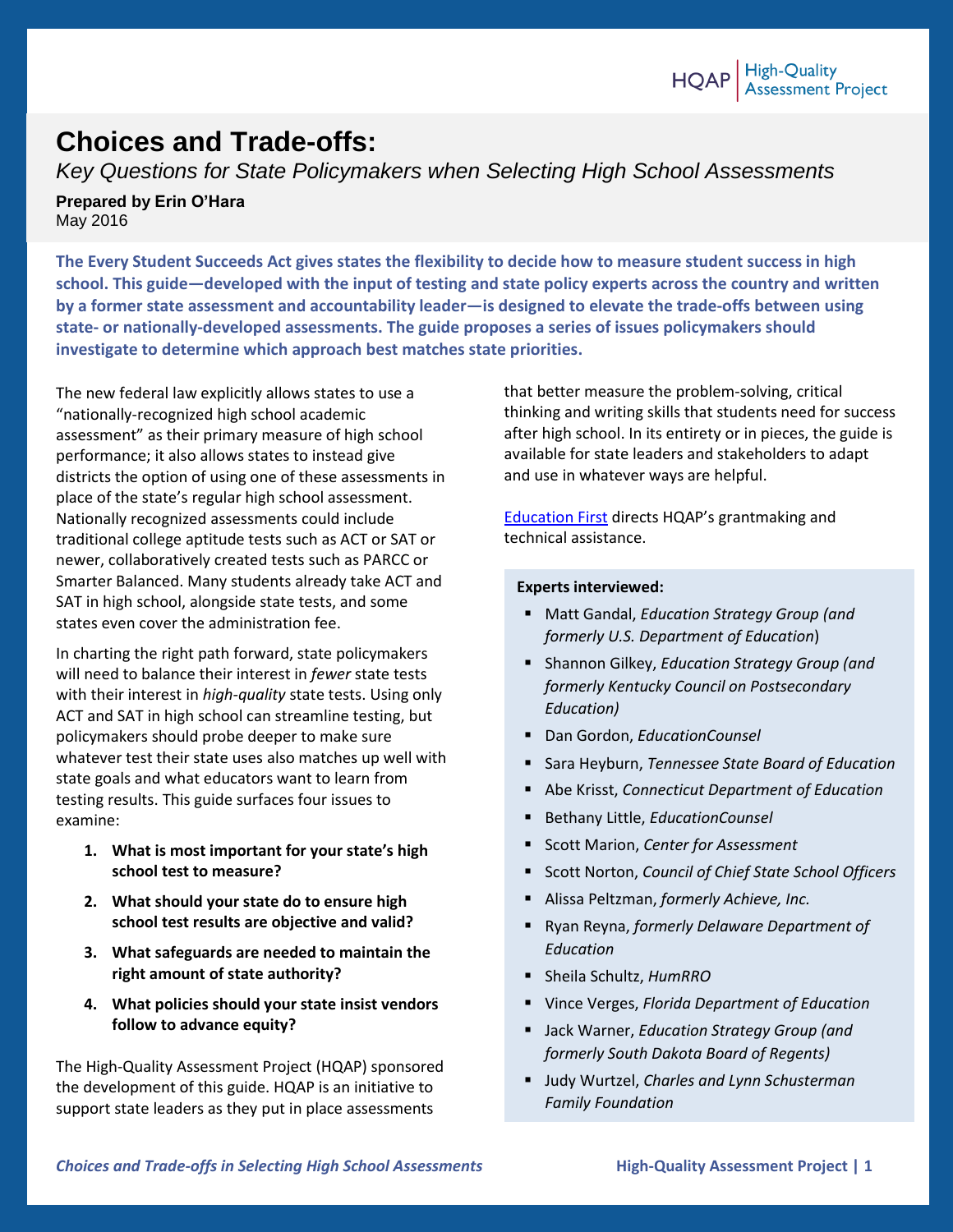

## **High school testing: What's changed and what's required?**

The Every Student Succeeds Act (ESSA), like its predecessor No Child Left Behind, continues to require states to assess students in math and English language arts once in grades 9 through 12, and in science once in grades 10 through 12. States also are still required to use those results, along with other data, to inform the supports and any interventions they provide struggling schools. However, the new law now provides states the option of allowing school districts to assess students on a state approved "nationally-recognized state assessment" instead of a state-designed assessment.

In order for states to use a nationally-recognized assessment as their primary high school test, federal law requires them to confirm the new test:

- Is aligned to the state's academic content standards
- Addresses the depth and breadth of the state's standards
- Is equivalent in its content coverage, difficulty and quality to the state-designed assessment it would replace

The state must also certify that the new assessment provides "comparable, valid and reliable data," meets technical requirements, and can be used to differentiate the performance of students across schools.

As part of its process to implement ESSA, the U.S. Department of Education engaged in a formal

negotiated rulemaking process with a committee of education stakeholders to try and seek rough agreement on many issues related to state assessment. In mid-April, department leaders and committee members agreed on draft regulations to guide the use of national assessments in high school. The two major elements of this agreement include:

- "Nationally-recognized state assessment" is defined as "an assessment of high school students' knowledge and skills that is administered in multiple states and is accepted by institutions of higher education in those or other states for the purposes of entrance or placement into courses in post-secondary education or training programs."
- States are responsible for providing students in special education and English-language learners with the accommodations they need for any test taken during the school day for accountability purposes.

Experts agree that both ACT and SAT, as well as the two consortia assessments, the Partnership for Assessment of Readiness for College and Careers (PARCC) and the Smarter Balanced Assessment Consortium (Smarter Balanced), will all likely qualify as "nationally recognized" under this definition, provided they are being used for college admissions or placement. Other assessments could also qualify, though regulations require that school districts administer the chosen high school assessment to *all* students.

#### **Which states use ACT and SAT currently and for what purposes?**

A spring 2016 *Education Week* survey revealed that 21 states require students to take ACT or SAT at some point in high school—primarily to advance the goal of increasing college-going rates and not necessarily for school accountability.<sup>1</sup>

Recognizing these different goals, states in most cases are still using two tests to measure student progress in high school, including a state test to measure achievement and ACT or SAT to measure college readiness. The state tests for measuring achievement include state-developed assessments, ACT Aspire's early high school test, or one of the two consortia assessments. These different state tests are administered in grades 10 or 11 (or in a few cases both grades).

 $\overline{\phantom{a}}$ 

 $^1$  In addition to the 21 states requiring students to take either ACT or SAT to measure college readiness, three states ask students to choose either the ACT/SAT or the WorkKeys career-ready assessment: Alaska, Idaho and North Dakota.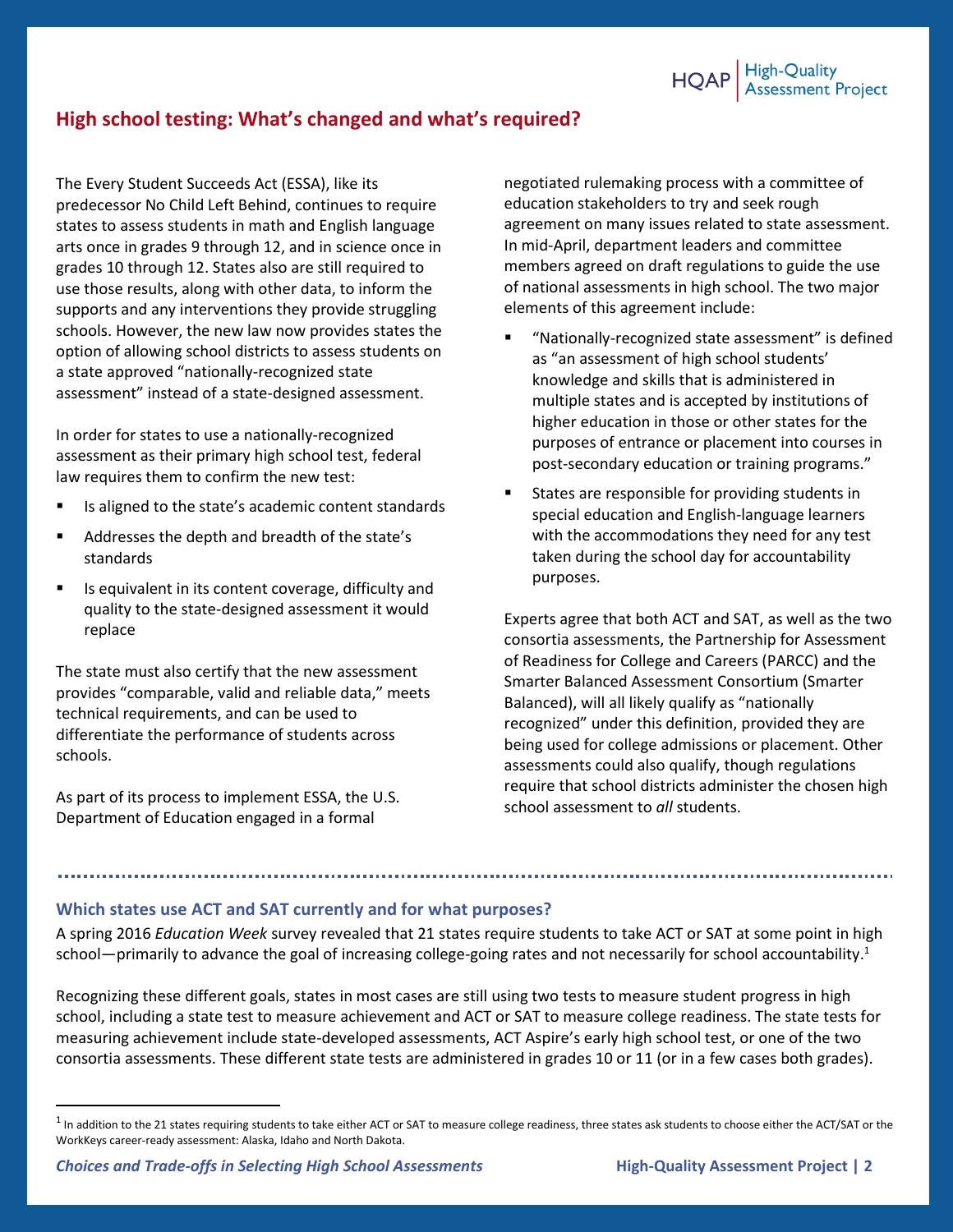However, some states are beginning to use ACT or SAT testing in a more significant way. This school year, nine states are relying *only* on these college aptitude tests in high school: Connecticut, Delaware, Kentucky, Maine, Michigan, Montana, New Hampshire, Wisconsin and Wyoming.<sup>2</sup>

PARCC and Smarter Balanced tests have been designed to measure student achievement against standards and to suggest whether students have the skills and knowledge needed for success in entry-level college courses. Still, a handful of the 21 states participating in one of these consortia are now opting to use these common tests only for grades 3-8 and to choose a different test for high school. These states include four states from the list above that are now using ACT or SAT (Connecticut, Delaware, Montana and New Hampshire) and two states that are using their own statedeveloped test in high school (Colorado and Nevada).



**What are the potential trade-offs in switching high school assessments?**

For each of these issues, the guide suggests a series of follow-up questions for policymakers to ask as they contemplate the right number of tests their state should administer and what information they want to

Described below are four big-picture issues—what high school tests measure, how the results will be used, what control a state wants to have and whether testing is fair for all students—that policymakers should examine.

 $\overline{\phantom{a}}$ 

 $<sup>2</sup>$  New Hampshire is using a waiver from federal law to test a new approach to accountability and assessment. There, most high school students take the SAT test in</sup> for school accountability purposes; however, in pilot districts, teacher-developed, performance assessments measure high school student performance instead.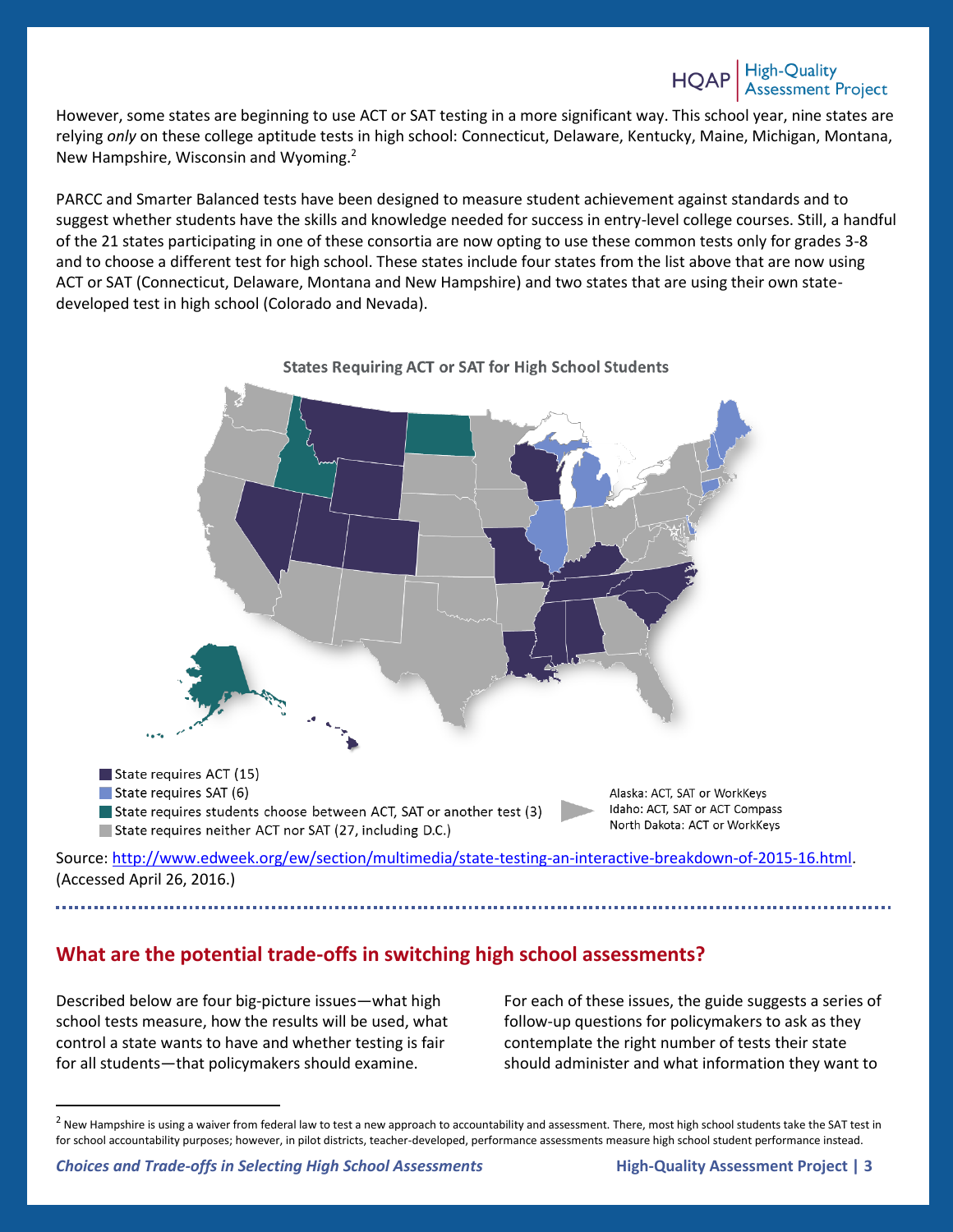HQAP High-Quality<br>Assessment Project

make sure state tests provide. In answering these questions, state leaders can engage educators, higher education leaders, parents and students to help identify pros and cons for different testing approaches.

#### **Starting questions state leaders should answer:**

- $\Box$  What tests does the state require in high school and in which grades? What are the costs of each, and what is each designed to measure?
- $\Box$  What additional high school tests do the largest school districts in our state require?
- $\square$  Does our state (or any school district within it) currently require ACT or SAT for students? If so, for all students, or just some? Who pays for administration fees typically?
- $\Box$  Are test results from ACT and SAT used as part of the state accountability system or school report cards?
- $\Box$  Are there any hidden costs to switching to a new state assessment, such as costs associated with breaking a current contract?

## **ISSUE #1: Aptitude vs. Achievement What is most important for your state's high school test to measure?**

All assessments are designed with a specific purpose in mind. Assessment experts caution that assessments designed for one particular purpose may not be valid for another purpose. In high school, assessments are typically designed either to predict students' likelihood of success in college or to assess their content knowledge (what they've learned while in high school).

Assessments that are designed to predict students' success in college, such as ACT and SAT, are known as aptitude tests. These tests predict college success by assessing knowledge and skill in a variety of content areas. In addition to being a factor in admissions decisions, some higher education institutions also use the results to decide if students can take credit-bearing courses or need more remedial courses first.

On the other hand, assessments aimed at determining a students' content knowledge or skill—the sorts of tests states have traditionally required of high school students and what PARCC and Smarter Balanced were designed to do—specifically measure what and how much students have been learning in school. These assessments also are designed to be used for student grades, teacher evaluation, accountability systems and to help determine whether college-bound students are ready for first-year classes. States usually have designed their state tests themselves, to ensure they measure what the state values.

In addition, PARCC and Smarter Balanced are designed to provide an early indication of whether students are on track for readiness for college or careers—so

educators can target instruction and supports to help more students before they graduate. Providing a package of aligned annual tests starting in elementary school, PARCC and Smarter Balanced aim to provide information to help students improve their readiness at each step, rather than waiting until grade 11, and to measure student growth from grade to grade.

#### **Questions state leaders should answer:**

- $\Box$  What do our state tests measure in high schooland do ACT or SAT measure the same things?
- $\Box$  How well aligned are any of our options—existing state tests, PARCC, Smarter Balanced, ACT or SAT to the knowledge and skills we expect high school students in our state to learn? How do we know, and is the analysis rigorous and independent?
- $\Box$  How important is it for our elementary and middle school tests and our high school tests to be aligned and connected—so they're painting a consistent story and providing consistent information about student academic growth throughout K-12?
- $\Box$  What information about student performance in high school will be most useful to teachers and principals? Parents? Students themselves? What do we expect stakeholders to do with the results?
- $\Box$  How do different test options balance easy-to-score multiple choice questions with more extensive, complicated performance items that expect more writing and critical thinking?
- $\Box$  How do public higher education institutions in the state use ACT and SAT scores? Would they accept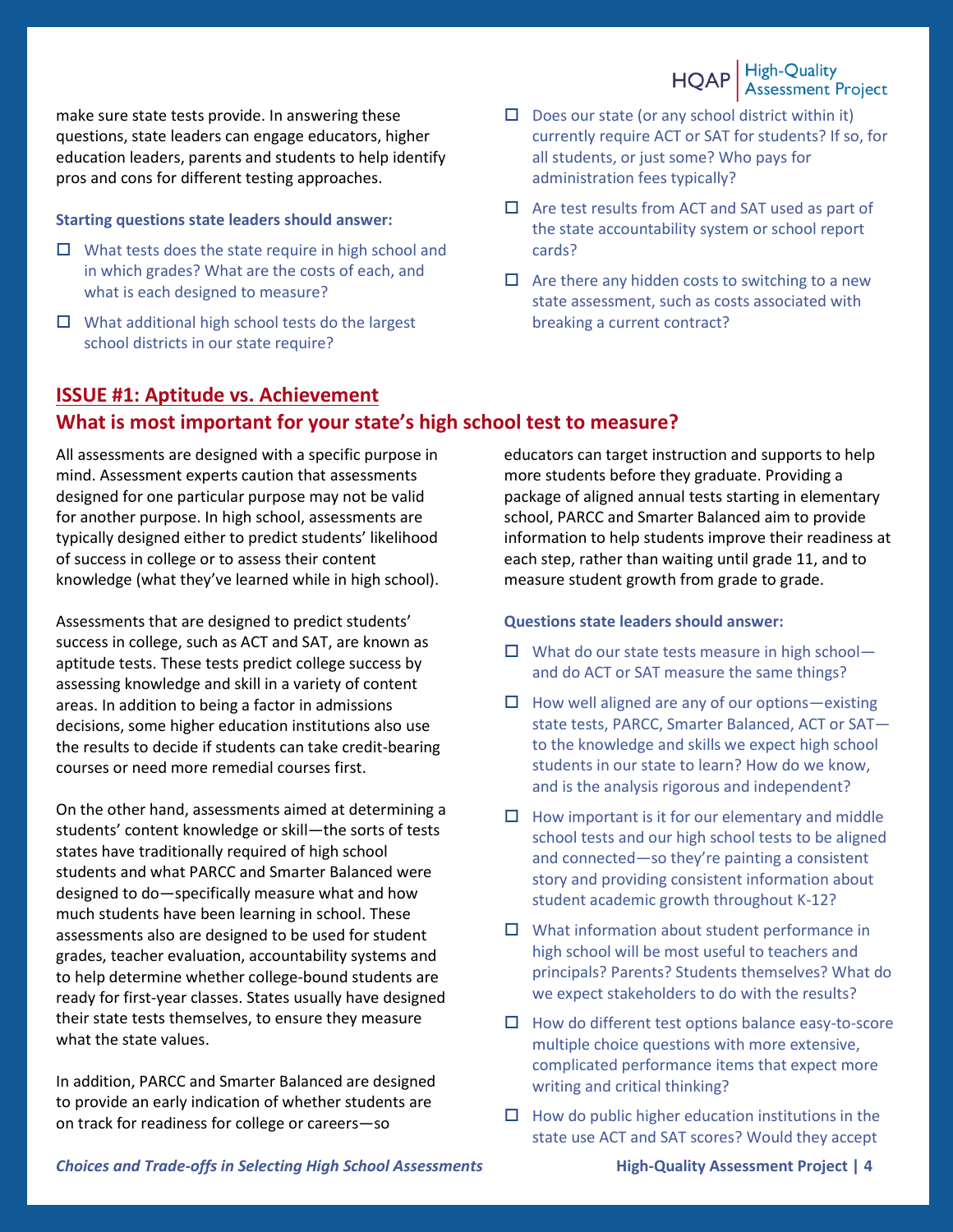

scores from other tests to inform admissions or placement decisions?

 $\Box$  What data do teachers want from state tests in high school to improve instruction?

## **ISSUE #2: Fairness and Transparency What should your state do to ensure high school test results are objective and valid?**

Demonstrating any test is valid for the purposes for which it will be used—in this case, measuring the performance of all high school students—is essential. One way test results used in an accountability system must be valid is by accurately measuring and reporting the performance of all students, including those at the lowest and highest ends of the performance spectrum.

State-designed high school assessments—along with PARCC and Smarter Balanced—are designed to measure student performance against state standards and to capture high, medium and low levels of student performance. In contrast, aptitude assessments such as ACT and SAT are not necessarily designed to measure state standards nor to capture the range of performance from lower and higher achieving students.

In addition, an industry of vendors, websites and coaches exists to help students increase their ACT and SAT test scores. While SAT is pioneering a new relationship with Khan Academy to provide free student support, many of options remain expensive and more accessible to wealthier students. They also focus more on test preparation over strengthening academic knowledge and skills.

#### **Questions state leaders should answer:**

- $\Box$  What information about student performance do we need from our state accountability system to make wise choices about which schools need more support? What do test results need to tell us?
- $\Box$  Are there components of our state's current accountability system that might not work if we adopted an alternative assessment approach?
- $\Box$  What information about student performance do districts need to better understand how to support individual schools and the professional learning of high school teachers? What information does our current state test provide? Will ACT or SAT offer this information?
- $\Box$  If the state switches to ACT or SAT, what safeguards could be put in place to ensure some students are not improving their test scores through tutoring or coaching—as opposed to effective teaching? Are we worried about students in districts with higher family incomes accessing these services when other students in the state cannot?
- $\Box$  Can each assessment being considered measure the performance of students at the lowest and highest levels of performance for accountability purposes.

### **ISSUE #3: State Control What safeguards should you put in place to maintain the right amount of state authority?**

States exert various levels of control over the design, content and policies related to state testing, which are reflected in the oversight they provide and the contractual obligations they require of assessment vendors. States that design their own assessments including those that participated in creating PARCC and Smarter Balanced—have authority over all these elements. In addition, for state-specific tests, state department of education staff, state board members and often teams of educators are actively involved in the design of the assessment and/or the review of all test questions.

National assessment vendors such as ACT and SAT typically have not involved state education agency staff or significant numbers of an individual state's teachers in the design of or selection of content for their assessments—because these assessments serve as national aptitude and college entrance exams, not as state-specific assessments.

#### **Questions state leaders should answer:**

 $\Box$  Who has access to and control over sensitive student data collected as part of students taking the test? Does the state have ultimate say over who can and can't receive individual student data?